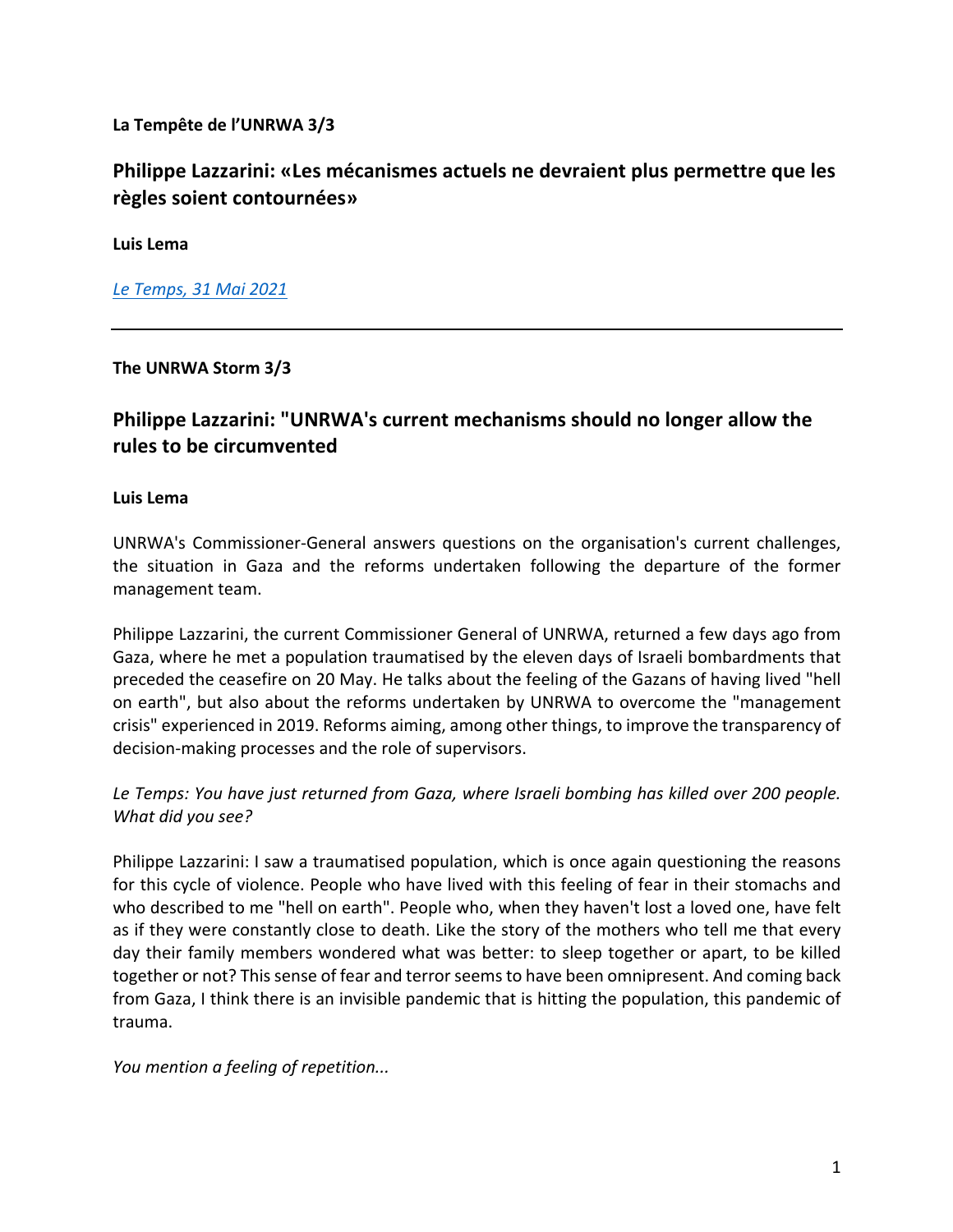In Gaza there is a desire for a normal life but also a very strong resentment of a situation that prevents people from living that life. There is a fear that history will repeat itself. It's clear that at the end of a conflict we talk about a humanitarian truce, and that's very important. UNRWA will try to restore its services as quickly as possible and bring back a semblance of normality. But we are aware that this will not be enough and that it is now time for a different approach. If rehabilitation and reconstruction are to be sustainable, they must be accompanied by a serious political trajectory. These latest events show us that if you don't address the root causes of the occupation, the blockade, etc., you simply set up a new cycle of violence.

The other day someone reminded me of the definition of insanity, which is expecting different results by continuing to apply the same recipes. People are exhausted. There have now been fourteen years of blockades, four wars in thirteen years... There is no real prospect of things changing unless there is a real policy to deal with this problem.

#### *Can UNRWA goods and personnel now enter Gaza unhindered?*

What is special about this latest conflict is that for eleven days there was no humanitarian truce. Unlike previous episodes, it was impossible to operate with any guarantees on either side. This made the environment much more dangerous. It should also be remembered that the wars in Gaza have the peculiarity that people have nowhere to flee. They can't cross any borders. 58 of our UNRWA schools have taken in up to 70,000 people to provide temporary shelter. UN locations have not been the target of attacks.

This reminder is necessary to understand that no one was able to enter until the ceasefire was declared. Since then, Erez, which is the crossing point for humanitarians and pedestrians, is open. As for the Kerem Shalom crossing, through which goods pass, the situation is different again. Purely humanitarian goods can enter, but the Israelis have revisited the list of other goods to avoid "double use". Overall, the passage is therefore more restrictive than before

## *Le Temps has just published a series of articles confirming serious internal problems at UNRWA in recent years. Some of its senior staff, including its head, have left the agency. Has UNRWA undertaken any reforms to ensure that this does not happen again?*

Firstly, the UN Secretary-General appointed a new Commissioner-General, a new Deputy Commissioner-General, and there is indeed a senior management team in place. All this took time. Already, at the time of the transition crisis, the management crisis, the team in place at the time started to initiate a number of actions aimed at improving transparency and decision making within the agency, as well as improving accountability. For example, we now have an Ombudsman function that has been created, as well as an Ethics function that is completely independent of the agency.

Finally, we have set up a committee which has become the decision-making body for the Commissioner-General. That means that from now on, any new policy or strategy is decided at this level. The decisions are then communicated from that level.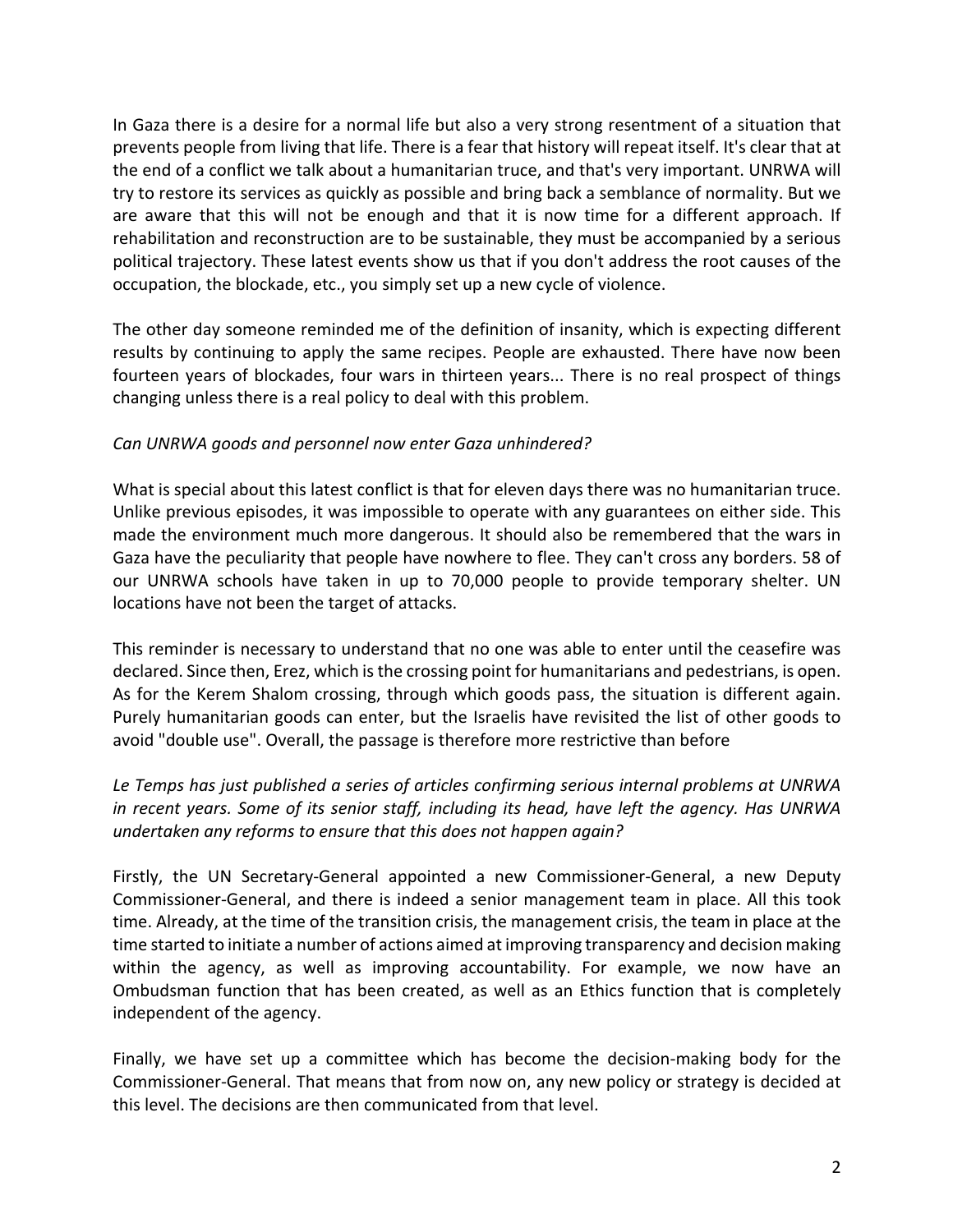So a whole series of measures have been put in place to address the concerns that were expressed in 2018-2019. I think we can say today that this management initiative phase, in response to the crisis, has come to an end and that the organisation is going to focus more on its modernisation and its efficiency in delivering services.

## *The rules and procedures seemed to be sound before, but they have been broken or bypassed. Will your reforms be enough to restore donor confidence?*

I can say with confidence that donors and member states, who follow us very closely on these issues, have indicated that the agency is meeting their expectations. Today, the mechanisms in place should no longer unknowingly allow these rules to be circumvented, for example.

#### *The five reports resulting from the investigation, which the UN calls "interrelated", have not been made public. Do you advocate their release?*

There are good reasons why internal reports should remain internal to the UN system. We should not forget that the mechanisms set up by the UN Secretariat on these issues meet the expectations of UN Member States. I do not believe that a precedent should be set and that making these confidential internal reports public should become the norm in the future.

## *Relations between Switzerland and UNRWA have not been easy in recent years. Where do we stand?*

I would describe the relationship as good. I met with Federal Councillor, Ignazio Cassis, in November. Switzerland has maintained the same level of commitment to the agency, even though it has unfortunately reduced the duration from four to two years. In particular, Switzerland is supporting us in a pilot project to create jobs for young people, and has supported the preparation of an international conference to be held in October. From June, the Confederation will also deploy one of its diplomats to the UNRWA offices. So there is very substantial support, and I will be on an official visit to Bern at the end of June where I will meet Ignazio Cassis again as well as parliamentarians. Members of the Foreign Affairs Committee as well as parliamentarians who are members of various committees, such as the Switzerland-Israel Support Committee or the Switzerland-Palestine Support Committee.

#### *What is the situation of the agency in terms of budget?*

This year we are seeing the welcome and necessary return of the United States. But despite this return, the funds still do not meet the needs of UNRWA's critical services. Our budget is not yet [fully] funded, and in this respect our situation continues to be precarious, as other countries have also withdrawn in recent years due to the covid crisis.